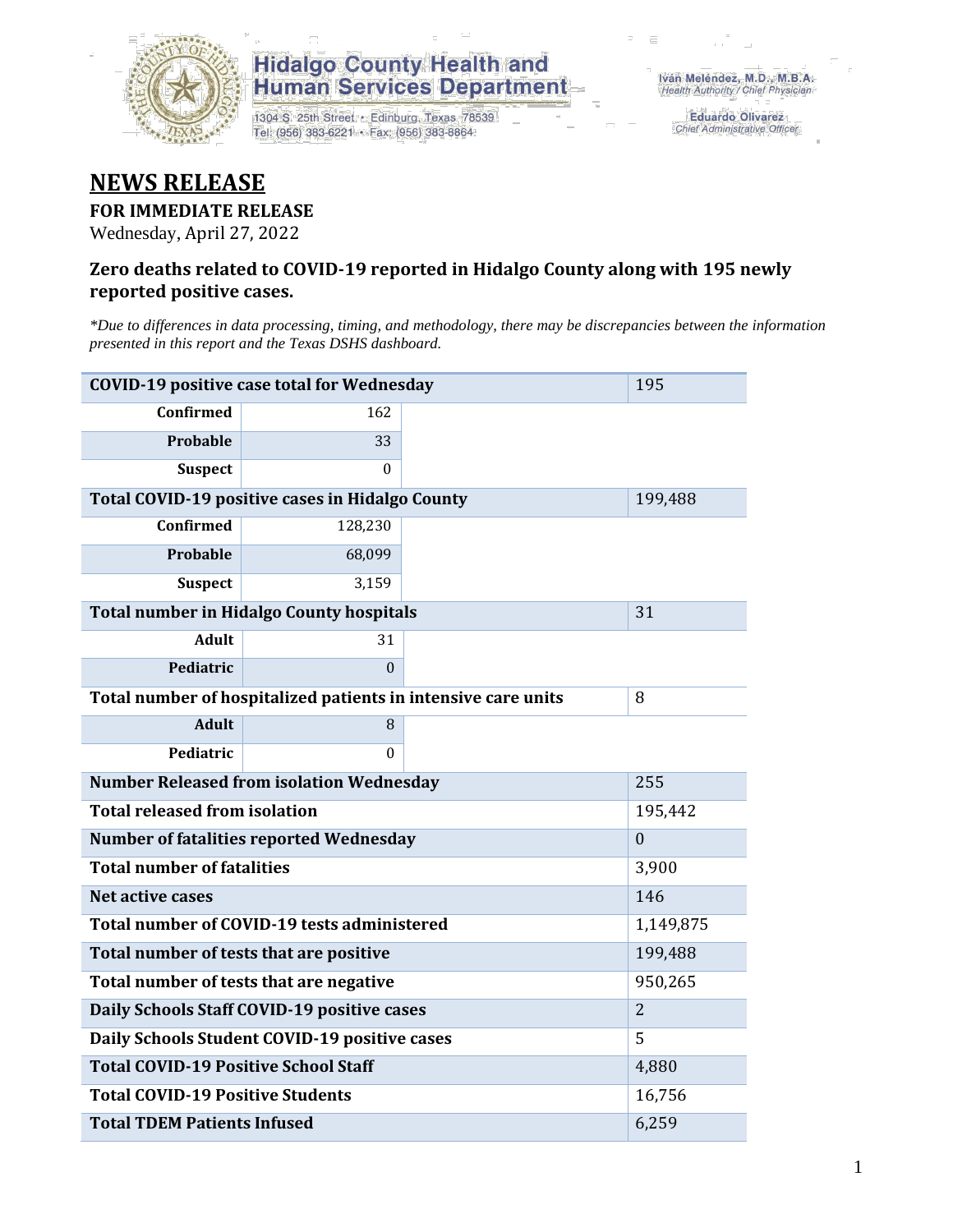

1304 S. 25th Street · Edinburg, Texas 78539 Tel: (956) 383-6221 · Fax: (956) 383-8864

Iván Meléndez, M.D., M.B.A. Health Authority / Chief Physician

> **Eduardo Olivarez** Chief Administrative Officer

*Hidalgo County uses the case status definition provided by the Texas Department of State Health Service's 2020 Epi Case Criteria Guide revised November 2020.*

- *1. Confirmed: A person who has tested positive through a molecular or PCR (oral or nasal swabs) test that looks for the presence of the virus's genetic material.*
- *2. Probable: A person who meets presumptive laboratory evidence through detection of COVID-19 by antigen test in a respiratory specimen.*
- *3. Suspect: A person who meets supported laboratory evidence through detection of specific antibodies in serum, plasma, whole body, and no prior history of being confirmed or probable case.*

*For more information of case status definition for COVID-19, please refer to:*

<https://www.dshs.state.tx.us/IDCU/investigation/epi-case-criteria-guide/2020-Epi-Case-Criteria-Guide.pdf>

| <b>Age Range</b> | <b>Number of Cases</b> |
|------------------|------------------------|
| $0 - 11$         | 35                     |
| 12-19            | 33                     |
| 20 <sub>s</sub>  | 47                     |
| 30s              | 29                     |
| 40s              | 19                     |
| 50s              | 14                     |
| 60s              | 12                     |
| $70+$            | 6                      |
| Total:           | 195                    |

Case Breakdown by Age Group: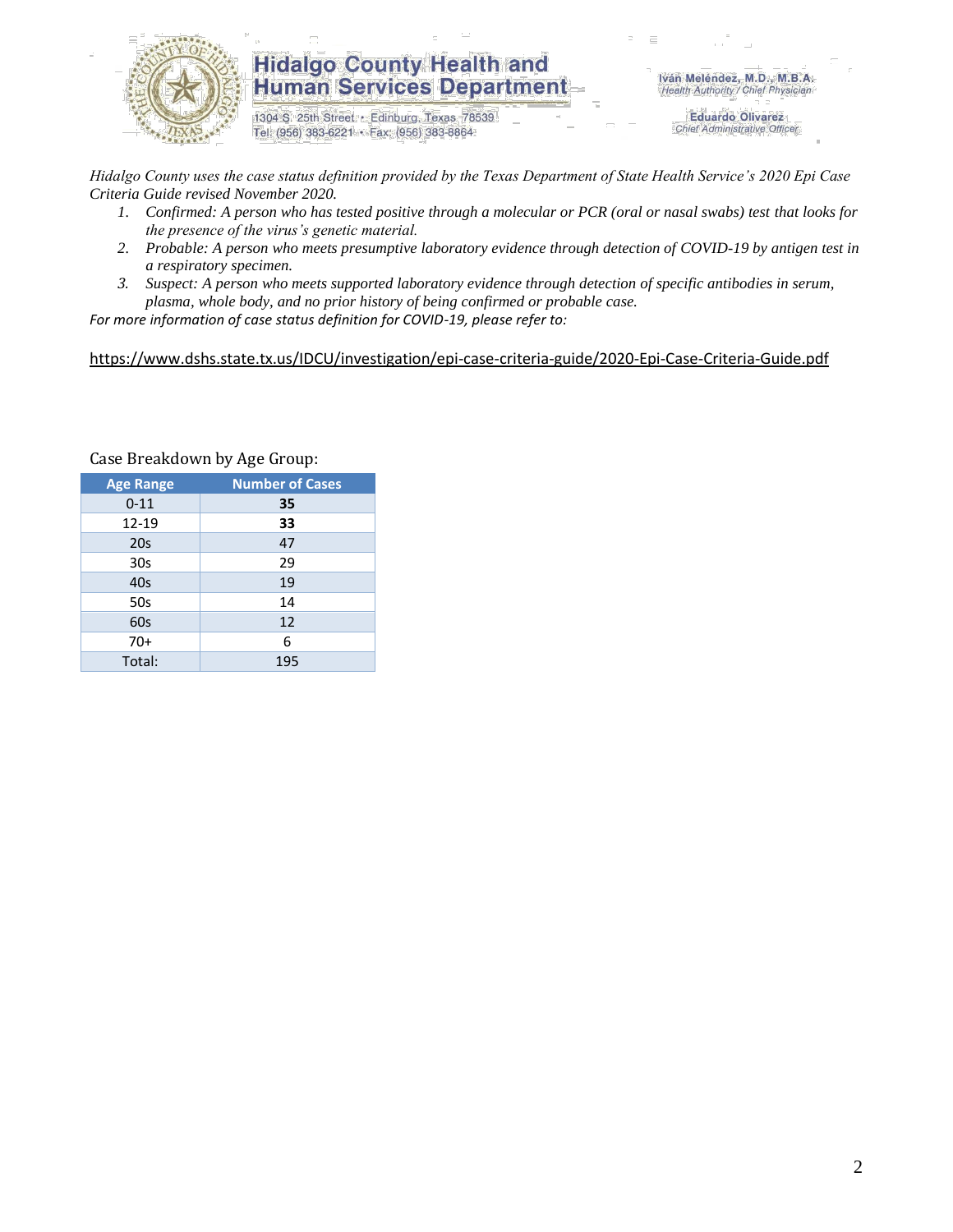

1304 S. 25th Street • Edinburg, Texas 78539<br>Tel: (956) 383-6221 • Fax: (956) 383-8864

Eduardo Olivarez<br>Chief Administrative Officer

#### Wednesday, April 27, 2022 positive cases include:

|                         | <b>Age Range</b> | Gender                                                                                                     | <b>City</b>     |     | <b>Age Range</b> | Gender                                                                                                     | <b>City</b>    |
|-------------------------|------------------|------------------------------------------------------------------------------------------------------------|-----------------|-----|------------------|------------------------------------------------------------------------------------------------------------|----------------|
| $\mathbf{1}$            | $0 - 19$         | F                                                                                                          | Alamo           | 99  | 20s              | F                                                                                                          | Mission        |
| 2                       | $0 - 19$         | M                                                                                                          | Alamo           | 100 | 30 <sub>s</sub>  | M                                                                                                          | Mission        |
| 3                       | $0 - 19$         | M                                                                                                          | Alamo           | 101 | 30 <sub>s</sub>  | M                                                                                                          | Mission        |
| 4                       | $0 - 19$         | M                                                                                                          | Alamo           | 102 | 30 <sub>s</sub>  | M                                                                                                          | <b>MISSION</b> |
| 5                       | $0 - 19$         | F                                                                                                          | Alamo           | 103 | 40s              | M                                                                                                          | Mission        |
| 6                       | 20s              | M                                                                                                          | Alamo           | 104 | 40s              | F                                                                                                          | <b>MISSION</b> |
| $\overline{\mathbf{z}}$ | 20s              | M                                                                                                          | Alamo           | 105 | 40s              | $\mathsf{M}% _{T}=\mathsf{M}_{T}\!\left( a,b\right) ,\ \mathsf{M}_{T}=\mathsf{M}_{T}\!\left( a,b\right) ,$ | <b>MISSION</b> |
| 8                       | 30 <sub>s</sub>  | F                                                                                                          | Alamo           | 106 | 50s              | Μ                                                                                                          | <b>MISSION</b> |
| 9                       | 50s              | $\mathsf{M}% _{T}=\mathsf{M}_{T}\!\left( a,b\right) ,\ \mathsf{M}_{T}=\mathsf{M}_{T}\!\left( a,b\right) ,$ | Alamo           | 107 | 60s              | F                                                                                                          | Mission        |
| 10                      | $0 - 19$         | M                                                                                                          | Donna           | 108 | 60s              | М                                                                                                          | <b>MISSION</b> |
| 11                      | $0 - 19$         | M                                                                                                          | Donna           | 109 | $70+$            | F                                                                                                          | <b>MISSION</b> |
| 12                      | $0 - 19$         | F                                                                                                          | Donna           | 110 | $0 - 19$         | M                                                                                                          | Pharr          |
| 13                      | $0 - 19$         | $\mathsf{M}% _{T}=\mathsf{M}_{T}\!\left( a,b\right) ,\ \mathsf{M}_{T}=\mathsf{M}_{T}\!\left( a,b\right) ,$ | Donna           | 111 | $0 - 19$         | $\mathsf F$                                                                                                | Pharr          |
| 14                      | 20s              | М                                                                                                          | Donna           | 112 | $0 - 19$         | М                                                                                                          | Pharr          |
| 15                      | 20s              | $\mathsf F$                                                                                                | Donna           | 113 | $0 - 19$         | $\mathsf F$                                                                                                | Pharr          |
| 16                      | 40s              | F                                                                                                          | Donna           | 114 | $0 - 19$         | M                                                                                                          | Pharr          |
| 17                      | 50s              | M                                                                                                          | Donna           | 115 | $0 - 19$         | M                                                                                                          | Pharr          |
| 18                      | $0 - 19$         | F                                                                                                          | Edinburg        | 116 | $0 - 19$         | M                                                                                                          | Pharr          |
| 19                      | $0 - 19$         | M                                                                                                          | Edinburg        | 117 | $0 - 19$         | F                                                                                                          | Pharr          |
| 20                      | $0 - 19$         | М                                                                                                          | Edinburg        | 118 | $0 - 19$         | F                                                                                                          | Pharr          |
| 21                      | $0 - 19$         | M                                                                                                          | Edinburg        | 119 | $0 - 19$         | F                                                                                                          | Pharr          |
| 22                      | $0 - 19$         | F                                                                                                          | Edinburg        | 120 | $0 - 19$         | F                                                                                                          | Pharr          |
| 23                      | $0 - 19$         | F                                                                                                          | Edinburg        | 121 | $0 - 19$         | F                                                                                                          | Pharr          |
| 24                      | $0 - 19$         | F                                                                                                          | Edinburg        | 122 | $0 - 19$         | F                                                                                                          | Pharr          |
| 25                      | $0 - 19$         | M                                                                                                          | Edinburg        | 123 | $0 - 19$         | M                                                                                                          | Pharr          |
| 26                      | $0 - 19$         | F                                                                                                          | Edinburg        | 124 | $0 - 19$         | F                                                                                                          | Pharr          |
| 27                      | $0 - 19$         | M                                                                                                          | Edinburg        | 125 | $0 - 19$         | F                                                                                                          | Pharr          |
| 28                      | $0 - 19$         | F.                                                                                                         | Edinburg        | 126 | $0 - 19$         | F                                                                                                          | Pharr          |
| 29                      | $0 - 19$         | M                                                                                                          | Edinburg        | 127 | $0 - 19$         | F                                                                                                          | Pharr          |
| 30                      | 20s              | M                                                                                                          | Edinburg        | 128 | $0 - 19$         | F                                                                                                          | Pharr          |
| 31                      | 20s              | $\mathsf F$                                                                                                | Edinburg        | 129 | $0 - 19$         | F                                                                                                          | Pharr          |
| 32                      | 20s              | Μ                                                                                                          | Edinburg        | 130 | 20s              | Μ                                                                                                          | Pharr          |
| 33                      | 20s              | F                                                                                                          | Edinburg        | 131 | 20s              | M                                                                                                          | Pharr          |
| 34                      | 20s              | F                                                                                                          | <b>EDINBURG</b> | 132 | 20s              | F                                                                                                          | Pharr          |
| 35                      | 20s              | F                                                                                                          | Edinburg        | 133 | 20s              | F                                                                                                          | Pharr          |
| 36                      | 20s              | F                                                                                                          | Edinburg        | 134 | 20s              | М                                                                                                          | Pharr          |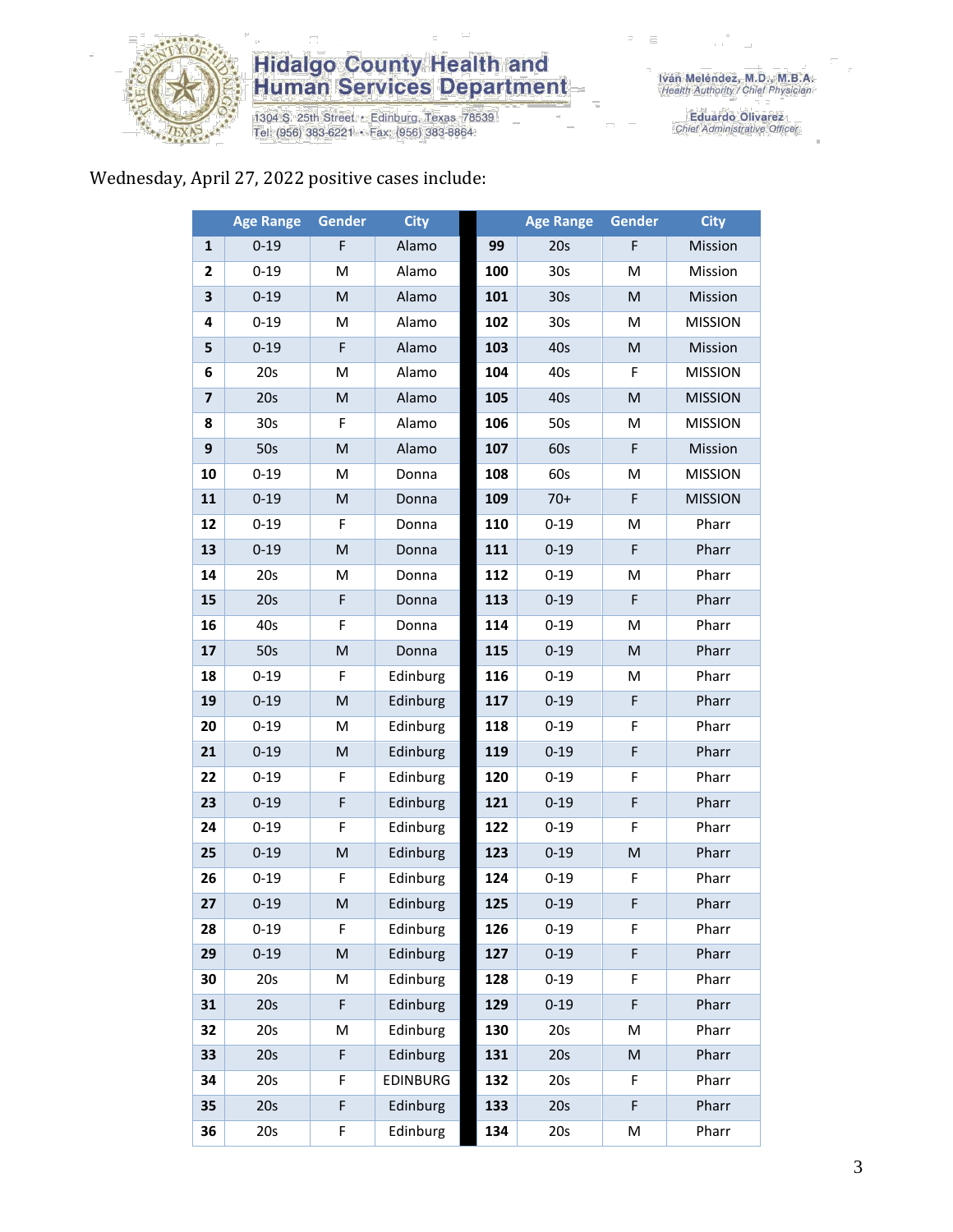

1304 S. 25th Street • Edinburg, Texas 78539<br>Tel: (956) 383-6221 • Fax: (956) 383-8864

Eduardo Olivarez<br>Chief Administrative Officer

| 37 | 20s             | F         | Edinburg       | 135 | 20s             | F | Pharr    |
|----|-----------------|-----------|----------------|-----|-----------------|---|----------|
| 38 | 20s             | M         | Edinburg       | 136 | 20s             | F | Pharr    |
| 39 | 20s             | M         | Edinburg       | 137 | 20s             | F | Pharr    |
| 40 | 20s             | M         | Edinburg       | 138 | 30 <sub>s</sub> | F | Pharr    |
| 41 | 30 <sub>s</sub> | ${\sf M}$ | Edinburg       | 139 | 30 <sub>s</sub> | M | Pharr    |
| 42 | 30 <sub>s</sub> | F         | Edinburg       | 140 | 30 <sub>s</sub> | F | Pharr    |
| 43 | 30 <sub>s</sub> | F         | Edinburg       | 141 | 30 <sub>s</sub> | M | Pharr    |
| 44 | 30 <sub>s</sub> | F         | EDINBURG       | 142 | 30 <sub>s</sub> | F | Pharr    |
| 45 | 30s             | F         | Edinburg       | 143 | 30s             | F | Pharr    |
| 46 | 40s             | F         | Edinburg       | 144 | 30 <sub>s</sub> | F | Pharr    |
| 47 | 40s             | F         | edinburg       | 145 | 40s             | F | Pharr    |
| 48 | 50s             | F         | Edinburg       | 146 | 40s             | F | Pharr    |
| 49 | 60s             | F         | Edinburg       | 147 | 50s             | F | Pharr    |
| 50 | $70+$           | F         | Edinburg       | 148 | 50s             | F | Pharr    |
| 51 | $70+$           | F         | Edinburg       | 149 | 50s             | F | Pharr    |
| 52 | 20s             | M         | Hidalgo        | 150 | 50s             | F | Pharr    |
| 53 | 20s             | F         | Hidalgo        | 151 | 60s             | F | Pharr    |
| 54 | 40s             | F         | Hidalgo        | 152 | 60s             | F | Pharr    |
| 55 | $0 - 19$        | M         | McAllen        | 153 | 60s             | F | Pharr    |
| 56 | $0 - 19$        | F         | Mcallen        | 154 | $70+$           | F | Pharr    |
| 57 | $0 - 19$        | M         | <b>MCALLEN</b> | 155 | $0 - 19$        | M | San Juan |
| 58 | $0 - 19$        | F         | Mcallen        | 156 | $0 - 19$        | M | San Juan |
| 59 | $0 - 19$        | M         | Mcallen        | 157 | $0 - 19$        | M | San Juan |
| 60 | $0 - 19$        | F         | McAllen        | 158 | $0 - 19$        | F | San Juan |
| 61 | $0 - 19$        | F         | Mcallen        | 159 | $0 - 19$        | F | San Juan |
| 62 | 20s             | F         | McAllen        | 160 | $0 - 19$        | F | San Juan |
| 63 | 20s             | F         | Mcallen        | 161 | $0 - 19$        | F | San Juan |
| 64 | 20s             | M         | MCALLEN        | 162 | $0 - 19$        | Μ | San Juan |
| 65 | 20s             | F         | <b>MCALLEN</b> | 163 | 20s             | F | San Juan |
| 66 | 20s             | M         | Mcallen        | 164 | 20s             | F | San Juan |
| 67 | 20s             | F         | McAllen        | 165 | 20s             | F | San Juan |
| 68 | 20s             | F         | McAllen        | 166 | 20s             | M | San Juan |
| 69 | 30 <sub>s</sub> | F         | McAllen        | 167 | 20s             | F | San Juan |
| 70 | 30 <sub>s</sub> | F         | Mcallen        | 168 | 20s             | F | San Juan |
| 71 | 30 <sub>s</sub> | F         | Mcallen        | 169 | 20s             | M | San Juan |
| 72 | 30 <sub>s</sub> | M         | McAllen        | 170 | 20s             | F | San Juan |
| 73 | 30 <sub>s</sub> | F         | McAllen        | 171 | 30 <sub>s</sub> | F | San Juan |
| 74 | 30 <sub>s</sub> | М         | <b>MCALLEN</b> | 172 | 30 <sub>s</sub> | F | San Juan |
| 75 | 30 <sub>s</sub> | F         | <b>MCALLEN</b> | 173 | 30 <sub>s</sub> | F | San Juan |